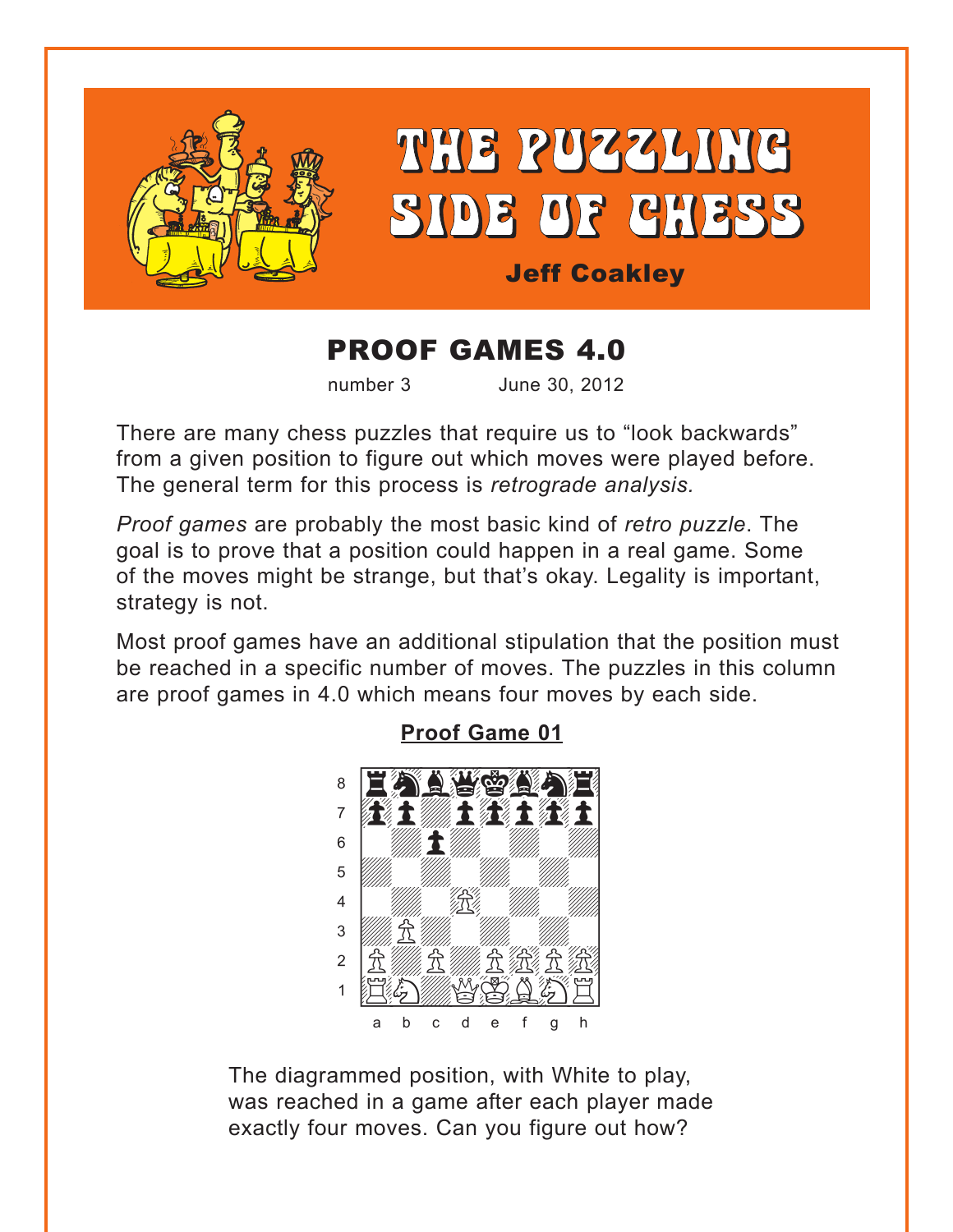The position could easily be reached after Black's third move (3.0) or after white's fourth move (3.5).

1.d4 c6 2.Bh6 Nxh6 3.b3 Ng8

1.d3 c6 2.Bh6 Nxh6 3.b3 Ng8 4.d4

These are not valid solutions. It must be four moves by each side. But these lines do show some typical themes used in proof games.

A *switchback* occurs when a piece returns to a square where it stood earlier, such as the knight maneuvre Nxh6-g8. This deception is a very common theme.

A *tempo move* is another standard ploy. For example, in the second line, the white d-pawn took two moves to reach d4 instead of one move.



Proof games have been popular with chess problemists since the 1970s. There are hundreds of compositions, in all lengths. The majority are ten moves (10.0) or more. Very few are less than six (6.0).

To me, 4.0 is the perfect length for a proof game. It's amazing how deceptive these positions can be. But they look simple and therefore appeal to a wide audience.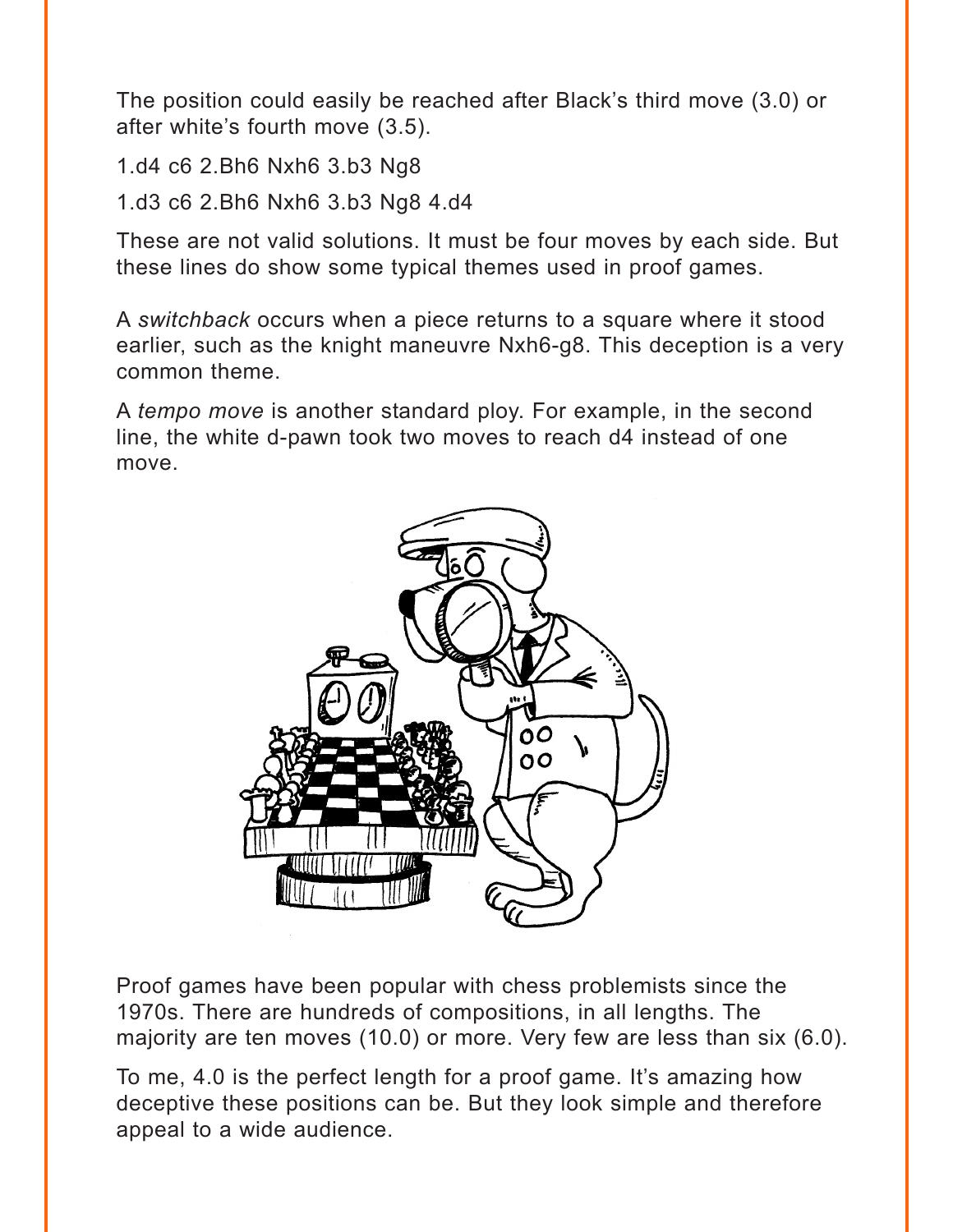<span id="page-2-0"></span>Some interesting ideas can only be shown in longer proof games. However, because of their length and obvious complexity, most players are not inclined to try solving them.



**Proof Game 02** 

This position was reached after Black's fourth turn. What were the moves?

A well constructed proof game has a unique solution. There should only be one possible sequence of moves to get from Point A (the initial array) to Point B (the puzzle position).

The instructional value of proof games is minimal. But they are a fun exercise in thinking, similar to "brain teasers". A perplexing situation must be explained. Good training for prospective detectives.

The next puzzle is without doubt the most famous proof game ever composed. If you only saw one proof game in your life, it would probably be this one. It is included in almost every book or article that has been written on this type of chess problem.

While planning the current column, I decided to be different and not include this position. I changed my mind for two reasons. Firstly, it's the puzzle that inspired me to try making proof games of my own. I can still remember being stumped by its apparent simplicity. Secondly, I thought it would be nice to provide some biographical information about the composer.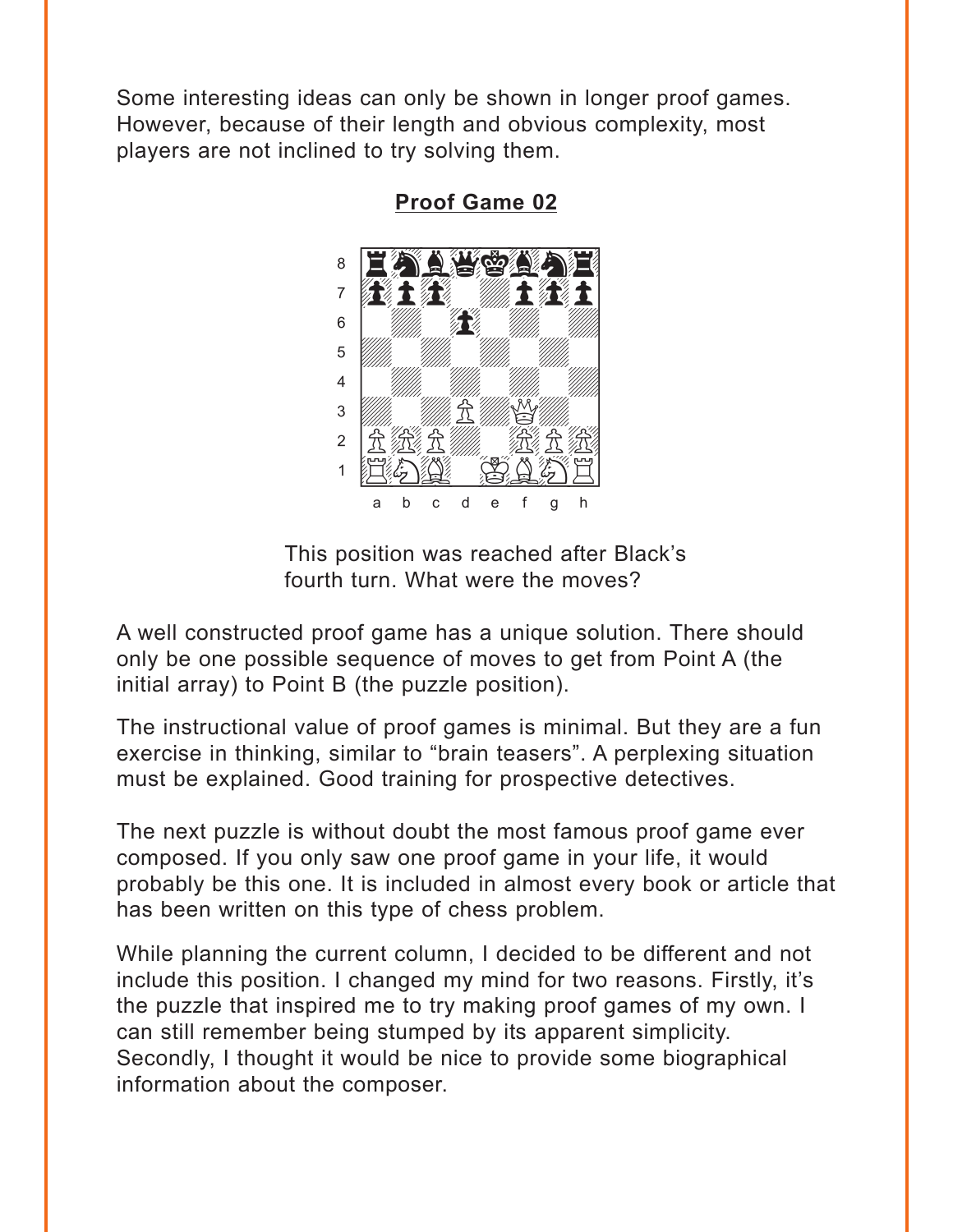**Proof Game 03** 

Tibor Orbán 1976

<span id="page-3-0"></span>

This position was reached after Black's fourth turn. What were the moves?



Tibor Orbán was born in Kaposvár, Hungary on July 5, 1956. After attending university, he joined the military. Tragically, on September 4, 1981, one day after completing his service, he was found dead at a railway station. Just 25 years old.

At least twenty of his chess problems were published in various journals during his lifetime. All but one were standard mates and helpmates. His classic proof game appeared in Die Schwalbe, a German magazine dedicated to chess compositions, now in its 88th year.

If you have not solved the puzzle yet, then be warned that the next paragraph will give away the solution.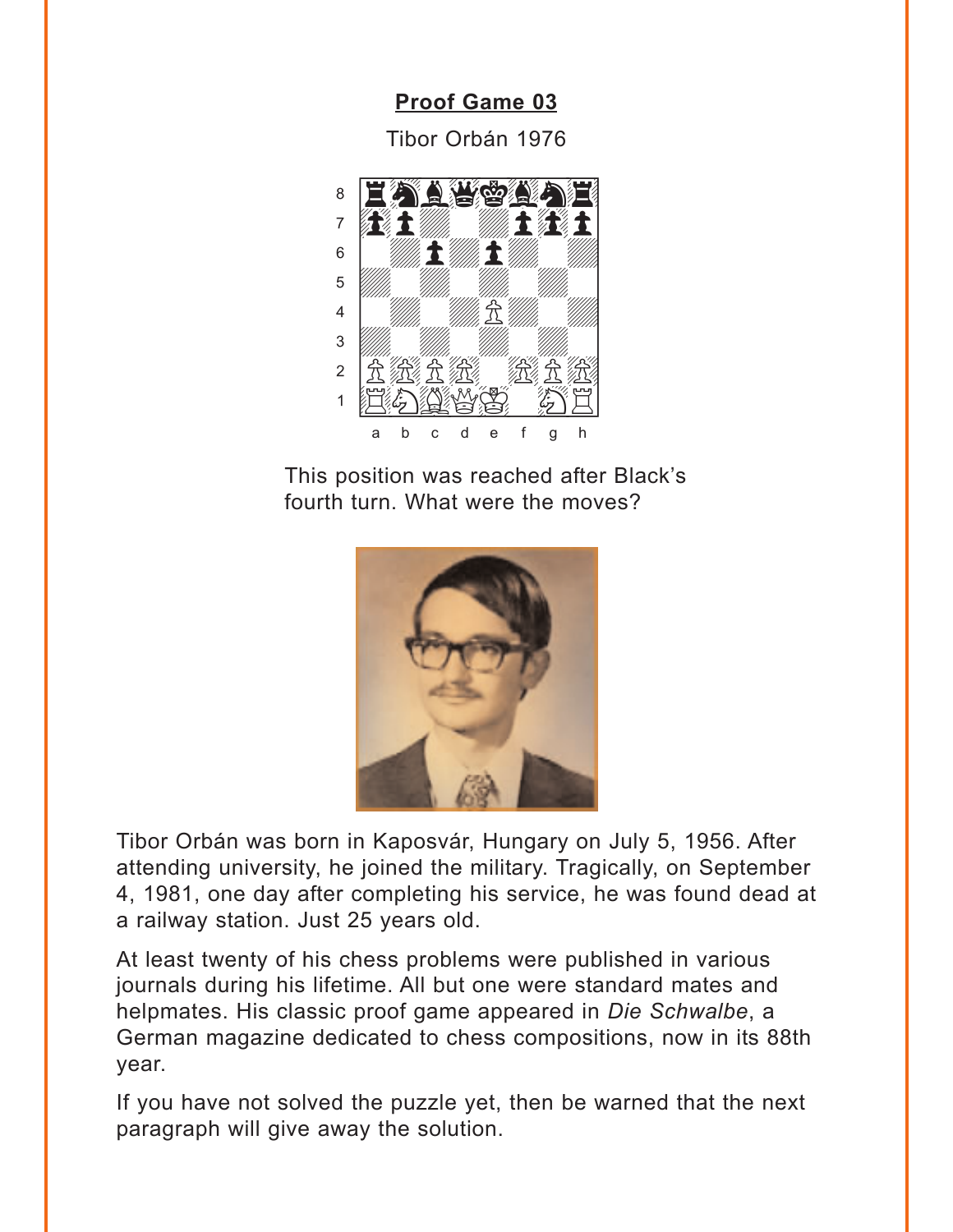<span id="page-4-0"></span>The remarkable feature of this proof game is the *switchback of a* piece making a capture on its original square, in this case the black king. In honour of Tibor, I suggest that this theme be called the "Orbán effect".

The Puzzling Side of Chess usually has three puzzles per column. Since many of you have seen proof game 03 before, here is a fourth. It's an opening novelty from the Nimzo-Indian Defence!?



**Proof Game 04** 

This position was reached after Black's fourth turn. What were the moves?

By the way, in January 2011, there was an instructive article on *Proof* Games by GM John Nunn in the Chess Cafe Skittles Room. [Unfortunately, the cafe archives are no longer online.]

## **SOLUTIONS**

Proof games 1, 2, and 4 by J. Coakley. Problems 1 and 4 are from Winning Chess Puzzles For Kids Volume 2 (2010). Problem 2 is a ChessCafe.com original (2012).

PDF hyperlinks. You can advance to the solution of any puzzle by clicking on the underlined title above the diagram. To return to the puzzle, click on the title above the solution diagram.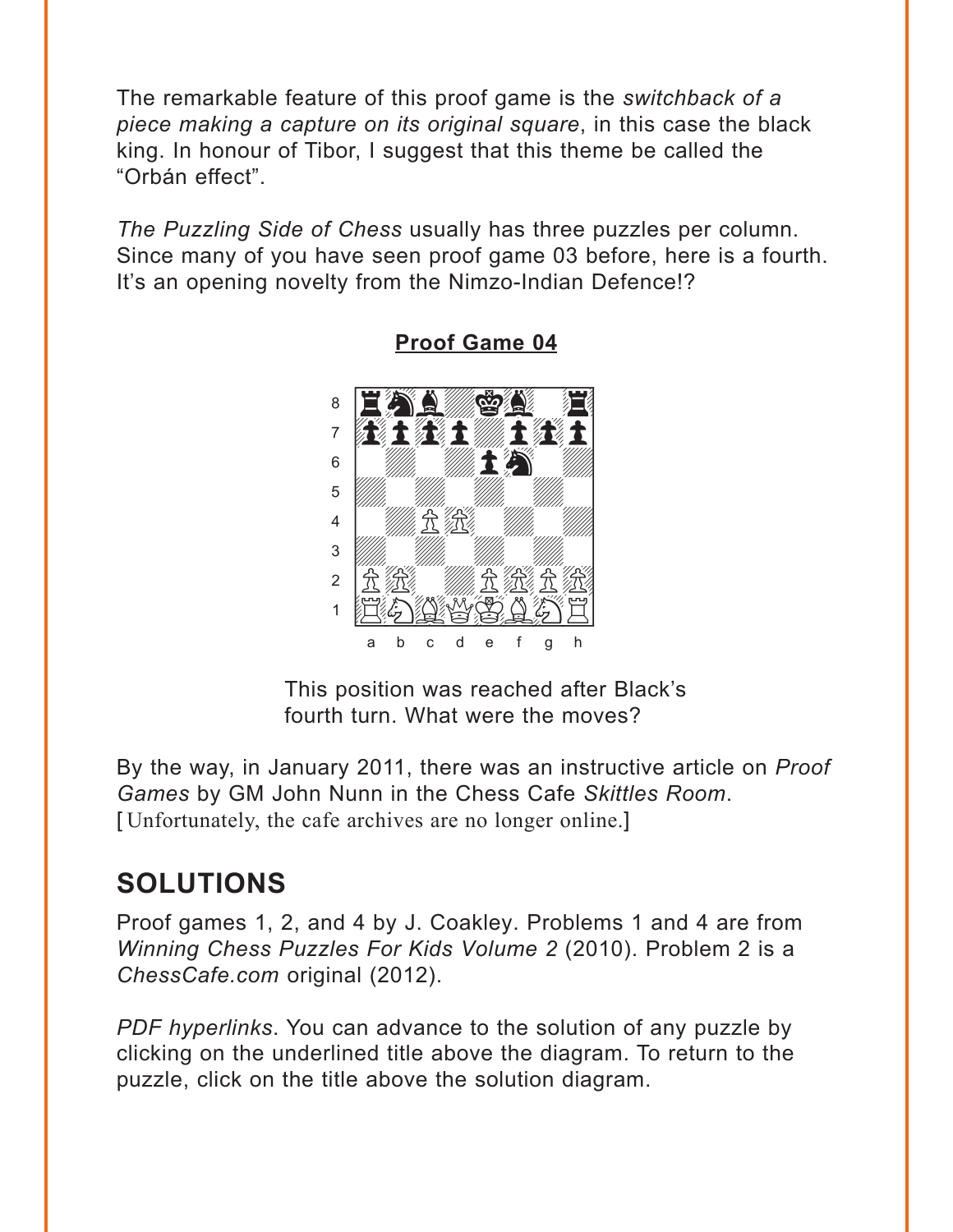<span id="page-5-0"></span>**[Proof Game 01](#page-0-0)**



1.d4 c6 2.Bf4 Qb6 3.Bc7 Qxc7 4.b3 Qd8

The black queen performs a switchback and a tempo move, taking three turns to return to d8 instead of two.



**[Proof Game 02](#page-2-0)**

1.d4 e5 2.Qd3 exd4 3.Qf3 d3 4.exd3 d6

The tempo move by the queen is the main deception.